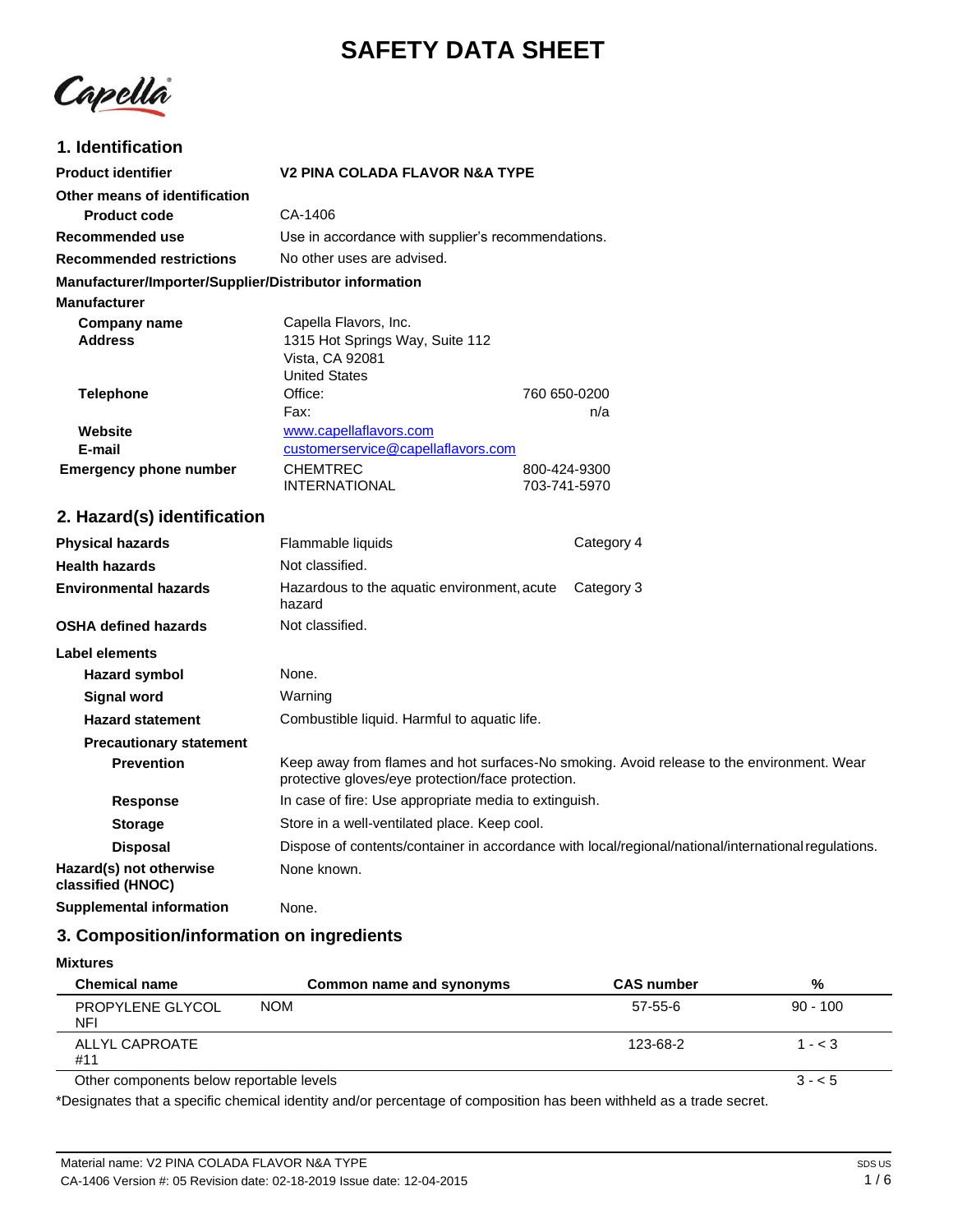### **4. First-aid measures**

| <b>Inhalation</b>                                                            | Move to fresh air. Call a physician if symptoms develop or persist.                                                 |
|------------------------------------------------------------------------------|---------------------------------------------------------------------------------------------------------------------|
|                                                                              |                                                                                                                     |
| <b>Skin contact</b>                                                          | Wash off with soap and water. Get medical attention if irritation develops and persists.                            |
| Eye contact                                                                  | Rinse with water. Get medical attention if irritation develops and persists.                                        |
| Ingestion                                                                    | Rinse mouth. Get medical attention if symptoms occur.                                                               |
| <b>Most important</b><br>symptoms/effects, acute and<br>delayed              | Direct contact with eyes may cause temporary irritation.                                                            |
| Indication of immediate<br>medical attention and special<br>treatment needed | Provide general supportive measures and treat symptomatically.                                                      |
| <b>General information</b>                                                   | Ensure that medical personnel are aware of the material(s) involved, and take precautions to<br>protect themselves. |
| 5. Fire-fighting measures                                                    |                                                                                                                     |

| Suitable extinguishing media                                     | Water fog. Alcohol resistant foam. Dry chemical powder. Carbon dioxide (CO2).                                                                                     |
|------------------------------------------------------------------|-------------------------------------------------------------------------------------------------------------------------------------------------------------------|
| Unsuitable extinguishing<br>media                                | Do not use water jet as an extinguisher, as this will spread the fire.                                                                                            |
| Specific hazards arising from<br>the chemical                    | The product is combustible, and heating may generate vapors which may form explosive vapor/air<br>mixtures. During fire, gases hazardous to health may be formed. |
| Special protective equipment<br>and precautions for firefighters | Self-contained breathing apparatus and full protective clothing must be worn in case of fire.                                                                     |
| <b>Fire fighting</b><br>equipment/instructions                   | In case of fire and/or explosion do not breathe fumes. Move containers from fire area if you can do<br>so without risk.                                           |
| <b>Specific methods</b>                                          | Use standard firefighting procedures and consider the hazards of other involved materials.                                                                        |
| <b>General fire hazards</b>                                      | Combustible liquid.                                                                                                                                               |

## **6. Accidental release measures**

| <b>Personal precautions,</b><br>protective equipment and<br>emergency procedures | Keep unnecessary personnel away. Keep people away from and upwind of spill/leak. Eliminate all<br>ignition sources (no smoking, flares, sparks, or flames in immediate area). Wear appropriate<br>protective equipment and clothing during clean-up. Ensure adequate ventilation. Local authorities<br>should be advised if significant spillages cannot be contained. For personal protection, see section<br>8 of the SDS. |
|----------------------------------------------------------------------------------|------------------------------------------------------------------------------------------------------------------------------------------------------------------------------------------------------------------------------------------------------------------------------------------------------------------------------------------------------------------------------------------------------------------------------|
| <b>Methods and materials for</b><br>containment and cleaning up                  | Use water spray to reduce vapors or divert vapor cloud drift. Eliminate all ignition sources (no<br>smoking, flares, sparks, or flames in immediate area). Keep combustibles (wood, paper, oil, etc.)<br>away from spilled material. Prevent product from entering drains.                                                                                                                                                   |
|                                                                                  | Large Spills: Stop the flow of material, if this is without risk. Dike the spilled material, where this is<br>possible. Use a non-combustible material like vermiculite, sand or earth to soak up the product<br>and place into a container for later disposal. Following product recovery, flush area with water.                                                                                                           |
|                                                                                  | Small Spills: Absorb with earth, sand or other non-combustible material and transfer to containers<br>for later disposal. Clean surface thoroughly to remove residual contamination.                                                                                                                                                                                                                                         |
| <b>Environmental precautions</b>                                                 | Never return spills to original containers for re-use. For waste disposal, see section 13 of the SDS.<br>Avoid release to the environment. Inform appropriate managerial or supervisory personnel of all<br>environmental releases. Prevent further leakage or spillage if safe to do so. Avoid discharge into<br>drains, water courses or onto the ground.                                                                  |
| 7. Handling and storage                                                          |                                                                                                                                                                                                                                                                                                                                                                                                                              |
| <b>Precautions for safe handling</b>                                             | Keep away from open flames, hot surfaces and sources of ignition. When using do not smoke.<br>Avoid prolonged exposure. Provide adequate ventilation. Wear appropriate personal protective<br>equipment. Avoid release to the environment. Observe good industrial hygiene practices.                                                                                                                                        |
| Conditions for safe storage,<br>including any incompatibilities                  | Keep away from heat, sparks and open flame. Store in a cool, dry place out of direct sunlight.<br>Store in tightly closed container. Store in a well-ventilated place. Keep in an area equipped with<br>sprinklers. Store away from incompatible materials (see Section 10 of the SDS).                                                                                                                                      |

### **8. Exposure controls/personal protection**

### **Occupational exposure limits**

The following constituents are the only constituents of the product which have a PEL, TLV or other recommended exposure limit. At this time, the other constituents have no known exposure limits.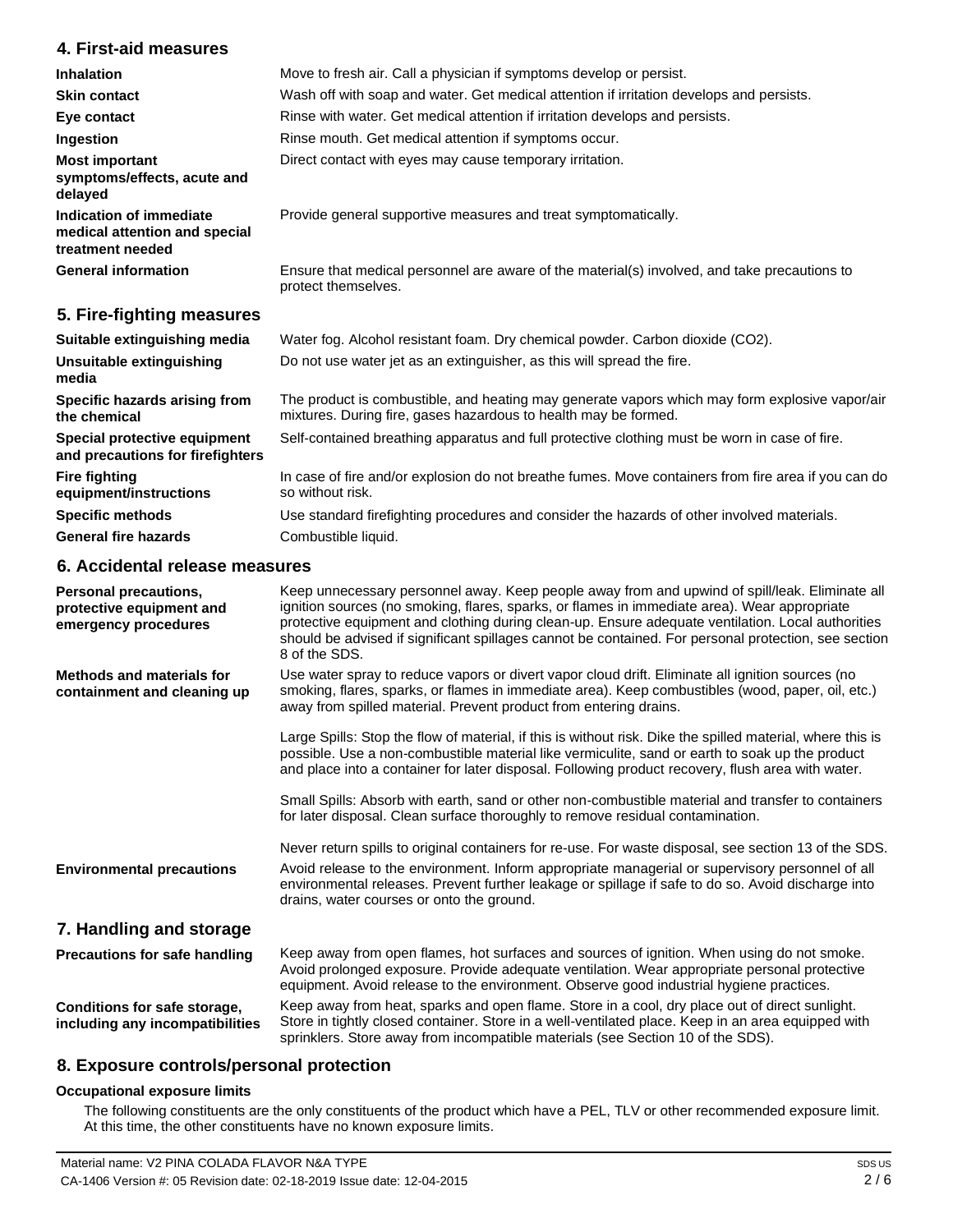| <b>Components</b>                         | US. Workplace Environmental Exposure Level (WEEL) Guides<br>Type                                                                                                                                                                                                                                                                                                   | Value       | Form     |
|-------------------------------------------|--------------------------------------------------------------------------------------------------------------------------------------------------------------------------------------------------------------------------------------------------------------------------------------------------------------------------------------------------------------------|-------------|----------|
| PROPYLENE GLYCOL<br>NOM NFI (CAS 57-55-6) | TWA                                                                                                                                                                                                                                                                                                                                                                | 10 mg/m $3$ | Aerosol. |
| <b>Biological limit values</b>            | No biological exposure limits noted for the ingredient(s).                                                                                                                                                                                                                                                                                                         |             |          |
| Appropriate engineering<br>controls       | Good general ventilation should be used. Ventilation rates should be matched to conditions. If<br>applicable, use process enclosures, local exhaust ventilation, or other engineering controls to<br>maintain airborne levels below recommended exposure limits. If exposure limits have not been<br>established, maintain airborne levels to an acceptable level. |             |          |
|                                           | Individual protection measures, such as personal protective equipment                                                                                                                                                                                                                                                                                              |             |          |
| <b>Eye/face protection</b>                | Wear safety glasses with side shields (or goggles).                                                                                                                                                                                                                                                                                                                |             |          |
| <b>Skin protection</b>                    |                                                                                                                                                                                                                                                                                                                                                                    |             |          |
| <b>Hand protection</b>                    | Wear appropriate chemical resistant gloves.                                                                                                                                                                                                                                                                                                                        |             |          |
| <b>Other</b>                              | Wear suitable protective clothing.                                                                                                                                                                                                                                                                                                                                 |             |          |
| <b>Respiratory protection</b>             | If engineering controls do not maintain airborne concentrations below recommended exposure<br>limits (where applicable) or to an acceptable level (in countries where exposure limits have not<br>been established), an approved respirator must be worn.                                                                                                          |             |          |
| <b>Thermal hazards</b>                    | Wear appropriate thermal protective clothing, when necessary.                                                                                                                                                                                                                                                                                                      |             |          |
| General hygiene<br>considerations         | When using do not smoke. Always observe good personal hygiene measures, such as washing<br>after handling the material and before eating, drinking, and/or smoking. Routinely wash work<br>clothing and protective equipment to remove contaminants.                                                                                                               |             |          |

## **9. Physical and chemical properties**

| Appearance                                        |                                |  |
|---------------------------------------------------|--------------------------------|--|
| <b>Physical state</b>                             | Liquid.                        |  |
| <b>Form</b>                                       | Liquid.                        |  |
| Color                                             | Not available.                 |  |
| Odor                                              | Not available.                 |  |
| <b>Odor threshold</b>                             | Not available.                 |  |
| рH                                                | Not available.                 |  |
| <b>Melting point/freezing point</b>               | -74.2 °F (-59 °C) estimated    |  |
| Initial boiling point and boiling<br>range        | 370.76 °F (188.2 °C) estimated |  |
| <b>Flash point</b>                                | 190.0 °F (87.8 °C)             |  |
| <b>Evaporation rate</b>                           | Not available.                 |  |
| Flammability (solid, gas)                         | Not applicable.                |  |
| Upper/lower flammability or explosive limits      |                                |  |
| <b>Flammability limit - lower</b><br>$(\%)$       | Not available.                 |  |
| <b>Flammability limit - upper</b><br>(%)          | Not available.                 |  |
| Explosive limit - lower (%)                       | Not available.                 |  |
| Explosive limit - upper (%)                       | Not available.                 |  |
| Vapor pressure                                    | 0.17 hPa estimated             |  |
| <b>Vapor density</b>                              | Not available.                 |  |
| <b>Relative density</b>                           | Not available.                 |  |
| Solubility(ies)                                   |                                |  |
| <b>Solubility (water)</b>                         | Not available.                 |  |
| <b>Partition coefficient</b><br>(n-octanol/water) | Not available.                 |  |
| <b>Auto-ignition temperature</b>                  | 700 °F (371.11 °C) estimated   |  |
| <b>Decomposition temperature</b>                  | Not available.                 |  |
| <b>Viscositv</b>                                  | Not available.                 |  |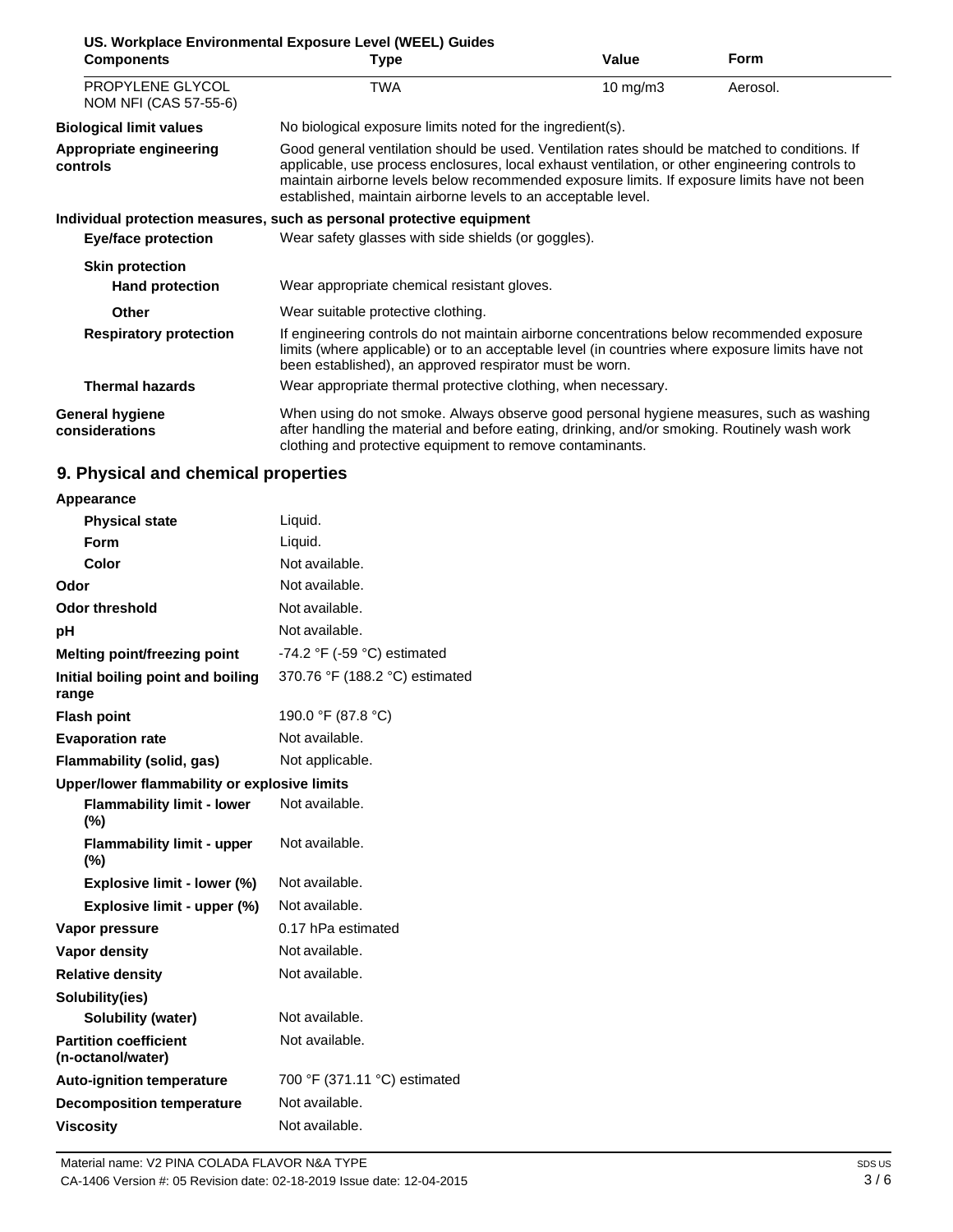| Other information           |                            |
|-----------------------------|----------------------------|
| <b>Explosive properties</b> | Not explosive.             |
| <b>Flammability class</b>   | Combustible IIIA estimated |
| <b>Oxidizing properties</b> | Not oxidizing.             |
| <b>Refractive index</b>     | 1.4193 - 1.4493            |
| <b>Specific gravity</b>     | $1.02 - 1.05$              |
|                             |                            |

## **10. Stability and reactivity**

| <b>Reactivity</b>                            | The product is stable and non-reactive under normal conditions of use, storage and transport.                                                                            |
|----------------------------------------------|--------------------------------------------------------------------------------------------------------------------------------------------------------------------------|
| <b>Chemical stability</b>                    | Material is stable under normal conditions.                                                                                                                              |
| <b>Possibility of hazardous</b><br>reactions | No dangerous reaction known under conditions of normal use.                                                                                                              |
| <b>Conditions to avoid</b>                   | Keep away from heat, hot surfaces, sparks, open flames and other ignition sources. Avoid<br>temperatures exceeding the flash point. Contact with incompatible materials. |
| Incompatible materials                       | Strong oxidizing agents.                                                                                                                                                 |
| <b>Hazardous decomposition</b><br>products   | No hazardous decomposition products are known.                                                                                                                           |

## **11. Toxicological information**

#### **Information on likely routes of exposure Inhalation Inhalation** Prolonged inhalation may be harmful.

| <b>Innalation</b>                                                                  | Proionged innalation may be namitul.                                                                                |
|------------------------------------------------------------------------------------|---------------------------------------------------------------------------------------------------------------------|
| <b>Skin contact</b>                                                                | No adverse effects due to skin contact are expected.                                                                |
| Eye contact                                                                        | Direct contact with eyes may cause temporary irritation.                                                            |
| Ingestion                                                                          | Expected to be a low ingestion hazard.                                                                              |
| Symptoms related to the<br>physical, chemical and<br>toxicological characteristics | Direct contact with eyes may cause temporary irritation.                                                            |
| Information on toxicological effects                                               |                                                                                                                     |
| <b>Acute toxicity</b>                                                              | Not available.                                                                                                      |
| <b>Skin corrosion/irritation</b>                                                   | Prolonged skin contact may cause temporary irritation.                                                              |
| Serious eye damage/eye<br><i>irritation</i>                                        | Direct contact with eyes may cause temporary irritation.                                                            |
| Respiratory or skin sensitization                                                  |                                                                                                                     |
| <b>Respiratory sensitization</b>                                                   | Not a respiratory sensitizer.                                                                                       |
| <b>Skin sensitization</b>                                                          | This product is not expected to cause skin sensitization.                                                           |
| <b>Germ cell mutagenicity</b>                                                      | No data available to indicate product or any components present at greater than 0.1% are<br>mutagenic or genotoxic. |
| Carcinogenicity                                                                    | Not classifiable as to carcinogenicity to humans.                                                                   |
|                                                                                    | IARC Monographs. Overall Evaluation of Carcinogenicity                                                              |
| Not listed.<br>Not regulated.                                                      | OSHA Specifically Regulated Substances (29 CFR 1910.1001-1052)                                                      |
|                                                                                    | US. National Toxicology Program (NTP) Report on Carcinogens                                                         |
| Not listed.                                                                        |                                                                                                                     |
| <b>Reproductive toxicity</b>                                                       | This product is not expected to cause reproductive or developmental effects.                                        |
| Specific target organ toxicity -<br>single exposure                                | Not classified.                                                                                                     |
| Specific target organ toxicity -<br>repeated exposure                              | Not classified.                                                                                                     |
| <b>Aspiration hazard</b>                                                           | Not an aspiration hazard.                                                                                           |
| <b>Chronic effects</b>                                                             | Prolonged inhalation may be harmful.                                                                                |
| 12. Ecological information                                                         |                                                                                                                     |
| Ecotoxicity                                                                        | Harmful to aquatic life.                                                                                            |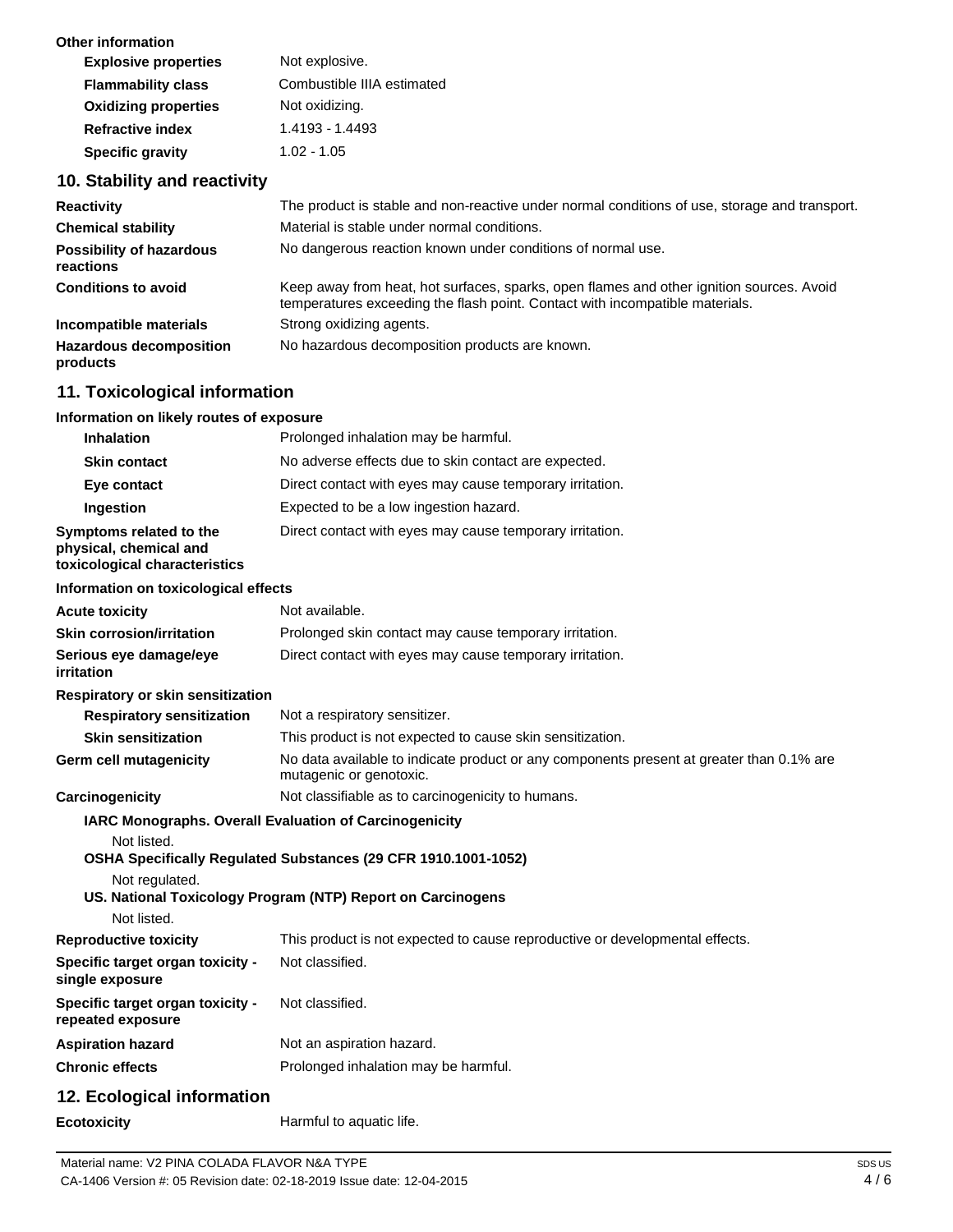**Bioaccumulative potential**

| Partition coefficient n-octanol / water (log Kow) |                                                                                                                                                                                            |         |  |  |
|---------------------------------------------------|--------------------------------------------------------------------------------------------------------------------------------------------------------------------------------------------|---------|--|--|
| PROPYLENE GLYCOL                                  | NOM NFI                                                                                                                                                                                    | $-0.92$ |  |  |
| Mobility in soil                                  | No data available.                                                                                                                                                                         |         |  |  |
| Other adverse effects                             | No other adverse environmental effects (e.g. ozone depletion, photochemical ozone creation<br>potential, endocrine disruption, global warming potential) are expected from this component. |         |  |  |

### **13. Disposal considerations**

| <b>Disposal instructions</b>             | Collect and reclaim or dispose in sealed containers at licensed waste disposal site. Incinerate the<br>material under controlled conditions in an approved incinerator. Do not allow this material to drain<br>into sewers/water supplies. Do not contaminate ponds, waterways or ditches with chemical or used<br>container. Dispose of contents/container in accordance with local/regional/national/international<br>regulations. |  |
|------------------------------------------|--------------------------------------------------------------------------------------------------------------------------------------------------------------------------------------------------------------------------------------------------------------------------------------------------------------------------------------------------------------------------------------------------------------------------------------|--|
| Local disposal regulations               | Dispose in accordance with all applicable regulations.                                                                                                                                                                                                                                                                                                                                                                               |  |
| Hazardous waste code                     | D002: Waste Corrosive material $[PH \le 2$ or $= >12.5$ , or corrosive to steel<br>The waste code should be assigned in discussion between the user, the producer and the waste<br>disposal company.                                                                                                                                                                                                                                 |  |
| Waste from residues / unused<br>products | Dispose of in accordance with local regulations. Empty containers or liners may retain some<br>product residues. This material and its container must be disposed of in a safe manner (see:<br>Disposal instructions).                                                                                                                                                                                                               |  |
| <b>Contaminated packaging</b>            | Since emptied containers may retain product residue, follow label warnings even after container is<br>emptied. Empty containers should be taken to an approved waste handling site for recycling or<br>disposal.                                                                                                                                                                                                                     |  |

## **14. Transport information**

### **DOT**

Not regulated as dangerous goods.

## **IATA**

Not regulated as dangerous goods.

### **IMDG**

Not regulated as dangerous goods.

**Transport in bulk according to Annex II of MARPOL 73/78 and the IBC Code** Not established.

## **15. Regulatory information**

**US federal regulations**

This product is a "Hazardous Chemical" as defined by the OSHA Hazard Communication Standard, 29 CFR 1910.1200.

### **Toxic Substances Control Act (TSCA)**

**TSCA Section 12(b) Export Notification (40 CFR 707, Subpt. D)**

Not regulated.

### **CERCLA Hazardous Substance List (40 CFR 302.4)**

Not listed.

**SARA 304 Emergency release notification**

Not regulated.

**OSHA Specifically Regulated Substances (29 CFR 1910.1001-1052)**

Not regulated.

### **Superfund Amendments and Reauthorization Act of 1986 (SARA)**

**SARA 302 Extremely hazardous substance**

Not listed.

**SARA 311/312 Hazardous chemical** No (Exempt)

#### **SARA 313 (TRI reporting)** Not regulated.

### **Other federal regulations**

**Clean Air Act (CAA) Section 112 Hazardous Air Pollutants (HAPs) List**

Not regulated.